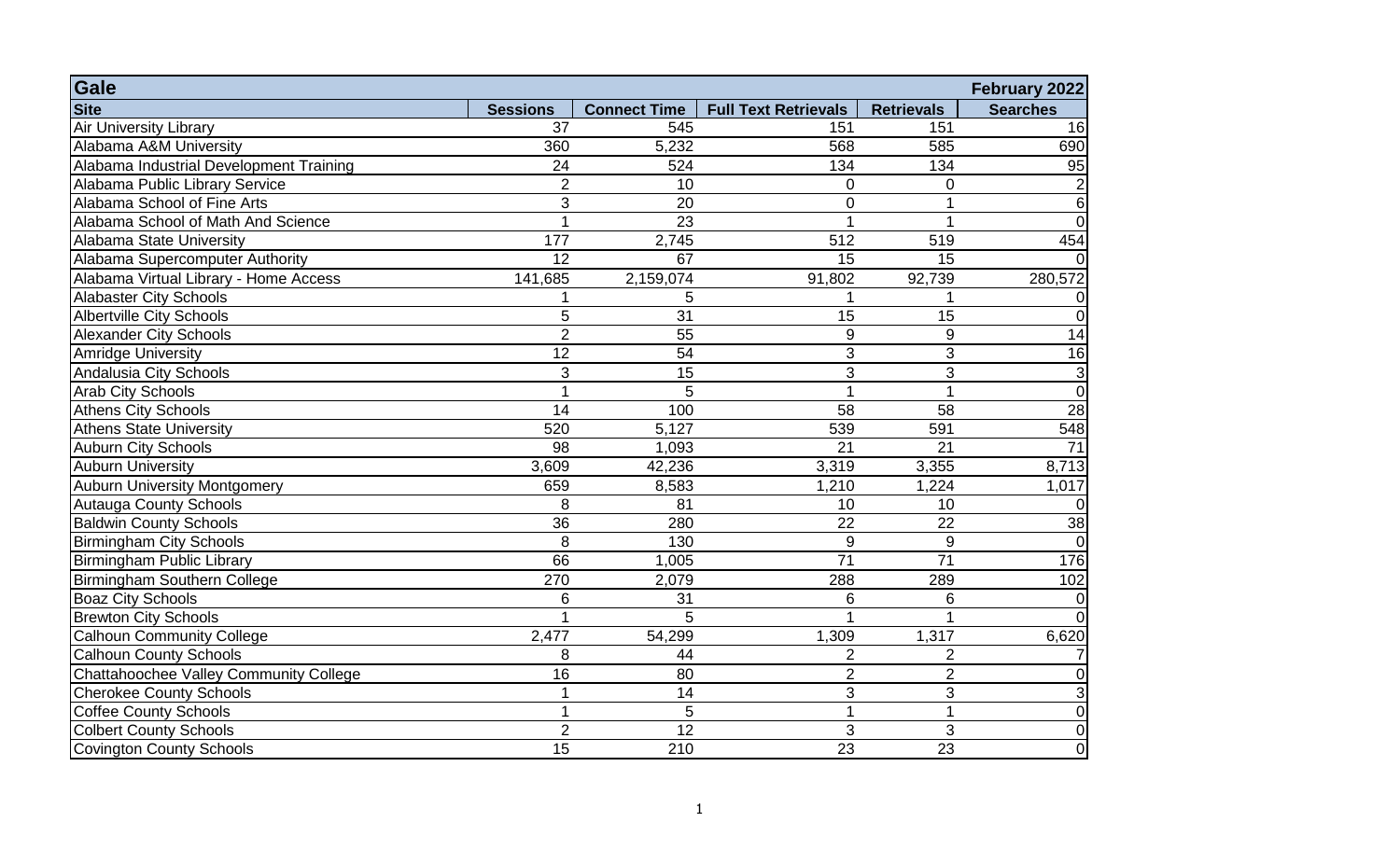| <b>Site</b>                                 | <b>Sessions</b> | <b>Connect Time</b> | <b>Full Text Retrievals</b> | <b>Retrievals</b>       | <b>Searches</b>     |
|---------------------------------------------|-----------------|---------------------|-----------------------------|-------------------------|---------------------|
| Dale County Schools                         | 8               | 62                  | 12                          | 12                      |                     |
| <b>Dekalb County Schools</b>                | 6               | 61                  | 10                          | 10                      | 0                   |
| <b>Enterprise City Schools</b>              | $\overline{2}$  | 13                  | 3                           | 3                       | $\mathbf{1}$        |
| <b>Etowah County Schools</b>                | 48              | 288                 | $\overline{15}$             | 15                      | 8                   |
| <b>Faulkner University</b>                  | 1,103           | 16,703              | 1,156                       | 1,165                   | 1,536               |
| <b>Fayette County Schools</b>               | $\overline{7}$  | 68                  | $\overline{2}$              | $\overline{2}$          | $\mathbf 0$         |
| <b>Florence City Schools</b>                | $\overline{47}$ | 388                 | $\overline{50}$             | $\overline{50}$         | $\overline{6}$      |
| Florence-Lauderdale Public Library          | $\mathbf{1}$    | 5                   | $\mathbf{1}$                | $\mathbf{1}$            | $\overline{0}$      |
| <b>Gadsden State Community College</b>      | 83              | 692                 | 18                          | 18                      | 192                 |
| <b>Geneva City Schools</b>                  | $\mathbf{1}$    | 5                   | 1                           | $\mathbf{1}$            | $\overline{0}$      |
| <b>Hartselle City Schools</b>               | 6               | 51                  | $6\phantom{1}$              | 6                       | $\overline{2}$      |
| Helen Keller Public Library                 | 1               | 34                  | 4                           | $\overline{\mathbf{4}}$ | $\overline{5}$      |
| <b>Hoover City Schools</b>                  | 85              | 1,465               | 45                          | 45                      | 151                 |
| Huntingdon College                          | 4,020           | 8,026               | 219                         | 233                     | 4,465               |
| <b>Huntsville City Schools</b>              | 71              | 1,164               | 10                          | 10                      | 208                 |
| Jacksonville State University               | 3,538           | 55,760              | 1,827                       | 1,844                   | 7,956               |
| Jasper City Schools                         | $\overline{2}$  | 10                  | 1                           |                         |                     |
| Jefferson County Library Coop.              | 37              | 349                 | 32                          | 34                      | 67                  |
| Jefferson County Schools                    | 10              | 55                  | 9                           | 9                       | $\overline{a}$      |
| Jefferson Davis Community College           | 8               | 291                 | 80                          | 80                      | 66                  |
| Jefferson State Community College           | 599             | 7,729               | 496                         | 502                     | 353                 |
| <b>Lauderdale County Schools</b>            | 5               | 28                  | $\overline{2}$              | $\overline{2}$          | $\overline{4}$      |
| <b>Lawrence County Schools</b>              | $\mathbf{1}$    | 5                   | 1                           | $\mathbf{1}$            | $\overline{0}$      |
| Lawson State Community College - Bessemer   | 18              | 367                 | 75                          | 75                      | 70                  |
| Lawson State Community College - Birmingham | 695             | 16,318              | 533                         | 539                     | $\overline{2}$ ,100 |
| <b>Limestone County Schools</b>             | 11              | 198                 | 4                           | 4                       | 63                  |
| Lurleen B. Wallace Community College        | $\overline{2}$  | 21                  | 5                           | 5                       | $\overline{0}$      |
| <b>Madison City Schools</b>                 | 9               | 102                 | 14                          | 14                      | $\overline{12}$     |
| <b>Marion County Schools</b>                | 68              | 987                 | $\overline{73}$             | 75                      | 125                 |
| Miles College                               | 118             | 633                 | 204                         | 210                     | 67                  |
| <b>Mobile County Schools</b>                | 19              | 243                 | 25                          | 25                      | 16                  |
| Mobile Public Library                       | 120             | 858                 | 60                          | 61                      | 157                 |
| Montgomery City-County Public Library       | 63              | 552                 | 51                          | 51                      | 107                 |
| <b>Morgan County Schools</b>                | 5               | 47                  | 12                          | 12                      | 1 <sup>1</sup>      |
| Mountain Brook Schools                      | 5               | 26                  | 6                           | 6                       | $\overline{0}$      |
| North Shelby Library                        | 3               | 35                  | $\overline{4}$              | $\overline{\mathbf{4}}$ | $\,6$               |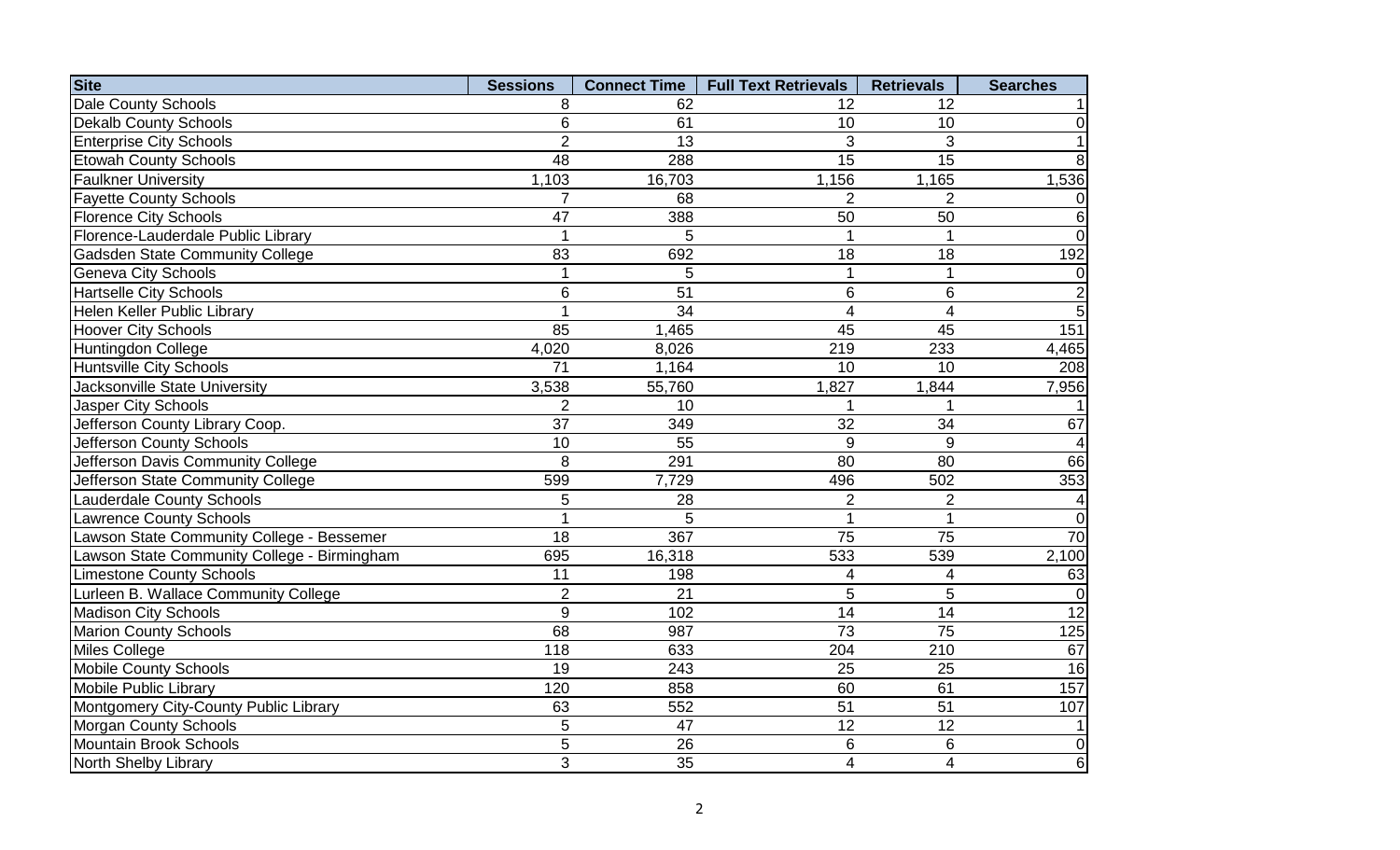| <b>Site</b>                            | <b>Sessions</b> | <b>Connect Time</b> | <b>Full Text Retrievals</b> | <b>Retrievals</b> | <b>Searches</b> |
|----------------------------------------|-----------------|---------------------|-----------------------------|-------------------|-----------------|
| Northeast Alabama Community College    | 1,537           | 22,507              | 755                         | 762               | 4,132           |
| Northwest Regional Library             |                 | 9                   | 0                           | $\overline{0}$    |                 |
| Oakwood University                     | 167             | 2,165               | 61                          | 61                | 242             |
| <b>Oxford City Schools</b>             | $\overline{2}$  | 10                  | $\overline{2}$              | $\overline{2}$    |                 |
| <b>Oxford Public Library</b>           | $\overline{19}$ | 148                 | $\overline{2}$              | $\overline{2}$    | 51              |
| <b>Phenix City Schools</b>             | $\overline{21}$ | 122                 | $\overline{3}$              | 3                 | 0               |
| <b>Pike Road City Schools</b>          | $\overline{2}$  | 13                  | $\overline{3}$              | 3                 | 4               |
| <b>Randolph County Schools</b>         | 6               | 39                  | $\overline{7}$              | $\overline{7}$    | $\mathbf 0$     |
| <b>Russellville City Schools</b>       | 1               | 5                   |                             | 1                 | $\overline{0}$  |
| <b>Samford University</b>              | 6,580           | 13,840              | 1,696                       | 1,829             | 6,424           |
| <b>Satsuma City Schools</b>            | 5               | 58                  | 10                          | 10                |                 |
| <b>Scottsboro City Schools</b>         | 1               | 6                   | 3                           | 3                 | 3               |
| <b>Shelby County Schools</b>           | 31              | 295                 | 44                          | 44                | 40              |
| <b>Shelton State Community College</b> | 285             | 171                 | 17                          | 17                | 296             |
| <b>Snead State Community College</b>   | 100             | 2,933               | 60                          | 60                | 286             |
| Southern Union State Community College | 50              | 696                 | 35                          | 35                | 139             |
| Spring Hill College                    | 377             | 4,730               | 474                         | 493               | 563             |
| St. Clair County Schools               | 15              | 186                 | 0                           | $\Omega$          | 39              |
| <b>Sylacauga City Schools</b>          | 57              | 632                 | 14                          | 14                | $\overline{21}$ |
| <b>Talladega College</b>               | $\overline{34}$ | 237                 | 173                         | 173               | $\overline{12}$ |
| <b>Tallapoosa County Schools</b>       | 1               | 5                   |                             | 1                 | $\mathbf 0$     |
| <b>Troy City Schools</b>               | 1               | 45                  |                             | $\overline{1}$    |                 |
| <b>Troy University</b>                 | 4,523           | 54,782              | 2,718                       | 2,748             | 14,364          |
| <b>Trussville City Schools</b>         | 37              | 330                 | 40                          | 40                | 36              |
| <b>Tuscaloosa City Schools</b>         | $\overline{21}$ | 253                 | 29                          | 29                | 33              |
| <b>Tuskegee University</b>             | $\mathbf 1$     | 5                   | $\overline{0}$              | $\overline{0}$    | $\mathbf{1}$    |
| <b>Tuskegee University</b>             | 1               | 5                   | $\overline{0}$              | $\overline{0}$    |                 |
| U.S. Sports Academy                    | $\overline{95}$ | 1,061               | $\overline{0}$              | $\overline{0}$    | 93              |
| University of Alabama                  | 19,714          | 220,830             | 7,892                       | 7,968             | 18,465          |
| University of Alabama Birmingham       | 9,171           | 130,150             | 11,019                      | 11,164            | 16,223          |
| University of Alabama Huntsville       | 869             | 9,767               | 906                         | 926               | 1,437           |
| University of Mobile                   | 269             | 5,455               | 319                         | 321               | 870             |
| University of Montevallo               | 1,102           | 6,389               | 834                         | 846               | 1,320           |
| University of North Alabama            | 1,295           | 15,491              | 989                         | 1,064             | 2,205           |
| University of South Alabama            | 339             | 4,435               | 558                         | 566               | 929             |
| University of West Alabama             | 549             | 11,682              | 538                         | 541               | 2,373           |